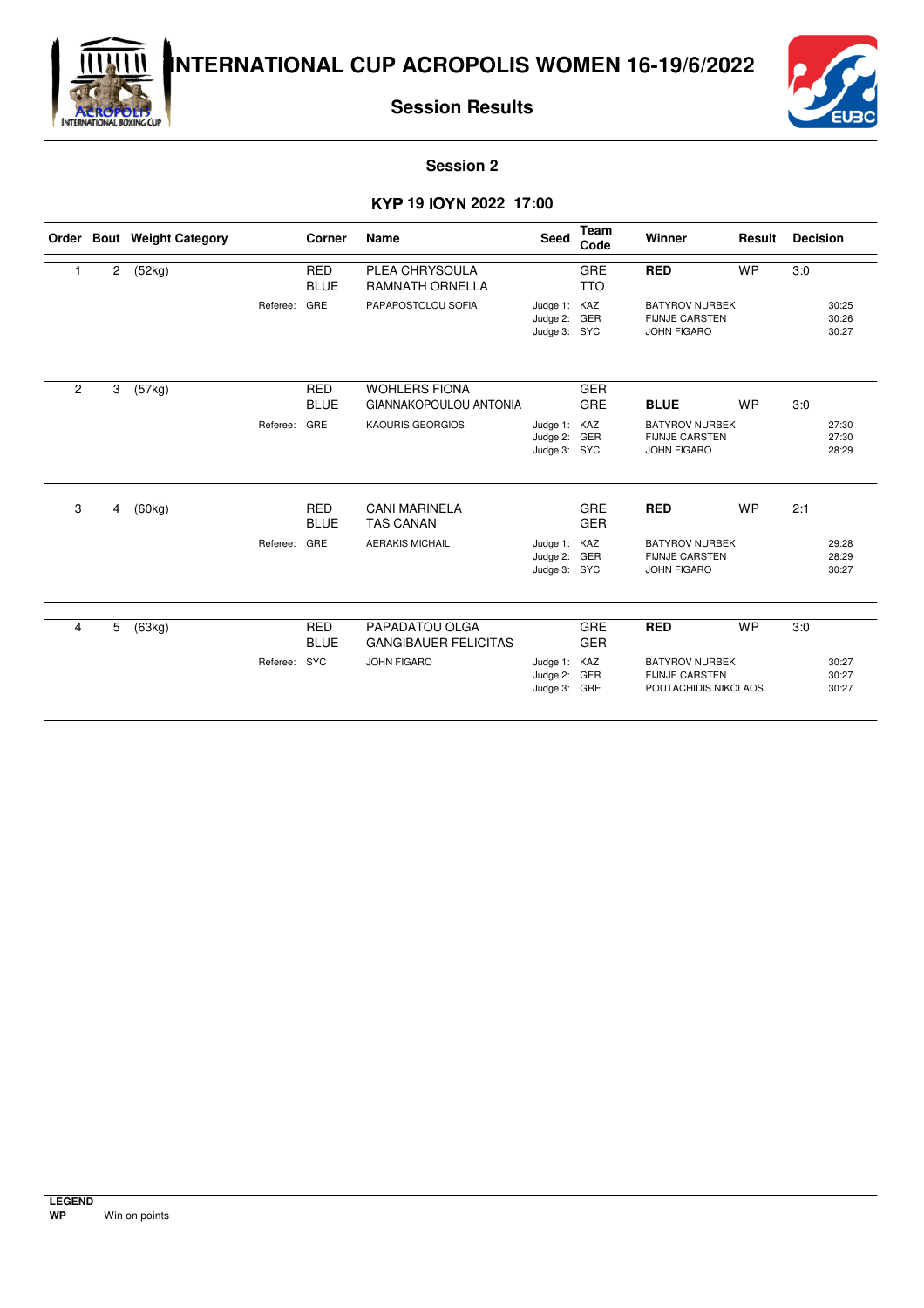



**Session Results**

**Session 4**

#### - **19** - **2022 17:00**

|                |    | Order Bout Weight Category | Corner<br>Name |                           |                                                                                   | Seed                                         | Team<br>Code                    | Winner                                                                                   | Result    | <b>Decision</b> |                           |
|----------------|----|----------------------------|----------------|---------------------------|-----------------------------------------------------------------------------------|----------------------------------------------|---------------------------------|------------------------------------------------------------------------------------------|-----------|-----------------|---------------------------|
| $\mathbf{1}$   | 42 | (54kg)                     | Referee: SYC   | <b>RED</b><br><b>BLUE</b> | YEGHIKYAN SEYRAN<br><b>TALIP RYSKHAN</b><br><b>JOHN FIGARO</b>                    | Judge 1: GRE<br>Judge 2:<br>Judge 3: GRE     | <b>ARM</b><br><b>KAZ</b><br>GRE | <b>BLUE</b><br>POUTACHIDIS NIKOLAOS<br>PANAGAKIS KONSTANTINOS<br>PAPAPOSTOLOU SOFIA      | <b>WP</b> | 3:0             | 27:30<br>27:30<br>27:30   |
| $\overline{2}$ | 43 | (60kg)                     | Referee: KAZ   | <b>RED</b><br><b>BLUE</b> | <b>GHAZARYAN ARTUR</b><br>ATMATZIDIS ODYSSEAS<br><b>BATYROV NURBEK</b>            | Judge 1: GRE<br>Judge 2: SYC<br>Judge 3: GER | <b>ARM</b><br><b>CYP</b>        | <b>RED</b><br>KATALIAKOS PANAGIOTIS<br><b>JOHN FIGARO</b><br><b>FIJNJE CARSTEN</b>       | <b>WP</b> | 2:0             | 29:28<br>28:28<br>29:27   |
| 3              | 44 | (63, 5kg)                  | Referee: GRE   | <b>RED</b><br><b>BLUE</b> | NIKOGHOSYAN BENIK<br>HOVHANNISYAN NAREK<br>PANAGAKIS KONSTANTINOS                 | Judge 1: GRE<br>Judge 2:<br>Judge 3: GRE     | ARM<br>ARM<br>GRE               | <b>BLUE</b><br>MICHAILIDIS PANAGIOTIS<br><b>KAOURIS GEORGIOS</b><br>MICHANIKOS ZACHARIAS | <b>WP</b> | 3:0             | 27:29<br>27:30<br>28:29   |
| 4              | 45 | (67kg)                     | Referee: GRE   | <b>RED</b><br><b>BLUE</b> | <b>WACHAKA FILIP</b><br><b>MATYAKUBOV</b><br>DARAMOUSKAS VASILEIOS                | Judge 1: GRE<br>Judge 2:<br>Judge 3: GRE     | POL<br><b>UKR</b><br>GRE        | <b>BLUE</b><br>KATALIAKOS PANAGIOTIS<br>PAPAPOSTOLOU SOFIA<br>MICHAILIDIS PANAGIOTIS     | <b>WP</b> | 3:0             | 27:30<br>27:30<br>27:30   |
| 5              | 46 | $\overline{(71kg)}$        | Referee: GRE   | <b>RED</b><br><b>BLUE</b> | <b>SEPIC GAL</b><br><b>RITZAKIS THODORIS</b><br>MICHANIKOS ZACHARIAS              | Judge 1: KAZ<br>Judge 2: SYC<br>Judge 3: GER | <b>SLO</b><br>GRE               | <b>RED</b><br><b>BATYROV NURBEK</b><br><b>JOHN FIGARO</b><br><b>FIJNJE CARSTEN</b>       | <b>WP</b> | 2:1             | 28:29<br>30:27<br>29:28   |
| 6              | 47 | (75kg)                     | Referee: GER   | <b>RED</b><br><b>BLUE</b> | <b>MASKUT KUANDYK</b><br><b>VASILEIADIS KONSTANTINOS</b><br><b>FIJNJE CARSTEN</b> | Judge 1: KAZ<br>Judge 2:<br>Judge 3: GRE     | <b>KAZ</b><br>GRE<br><b>SYC</b> | <b>BLUE</b><br><b>BATYROV NURBEK</b><br><b>JOHN FIGARO</b><br>PANAGAKIS KONSTANTINOS     | <b>WP</b> | 2:1             | 29:28<br>28:29<br>28:29   |
| $\overline{7}$ | 48 | (80kg)                     | Referee:       | RED<br><b>BLUE</b><br>GRE | <b>TSAOUSIDIS THEOCHARIS</b><br>RAZHBA MATVII<br>POUTACHIDIS NIKOLAOS             | Judge 1: GRE<br>Judge 2:<br>Judge 3: SYC     | <b>GRE</b><br><b>UKR</b><br>GER | <b>BLUE</b><br>MICHAILIDIS PANAGIOTIS<br>FIJNJE CARSTEN<br><b>JOHN FIGARO</b>            | <b>WP</b> | 2:1             | 29:27<br>27:29<br>28:28 * |
| 8              | 49 | (86kg)                     | Referee: GRE   | <b>RED</b><br><b>BLUE</b> | KOUVARIS ZACHARIAS<br><b>KOTLIAROV ILLIA</b><br>KATALIAKOS PANAGIOTIS             | Judge 1:<br>Judge 2:                         | <b>GRE</b><br><b>UKR</b>        | <b>BLUE</b>                                                                              | <b>WO</b> |                 |                           |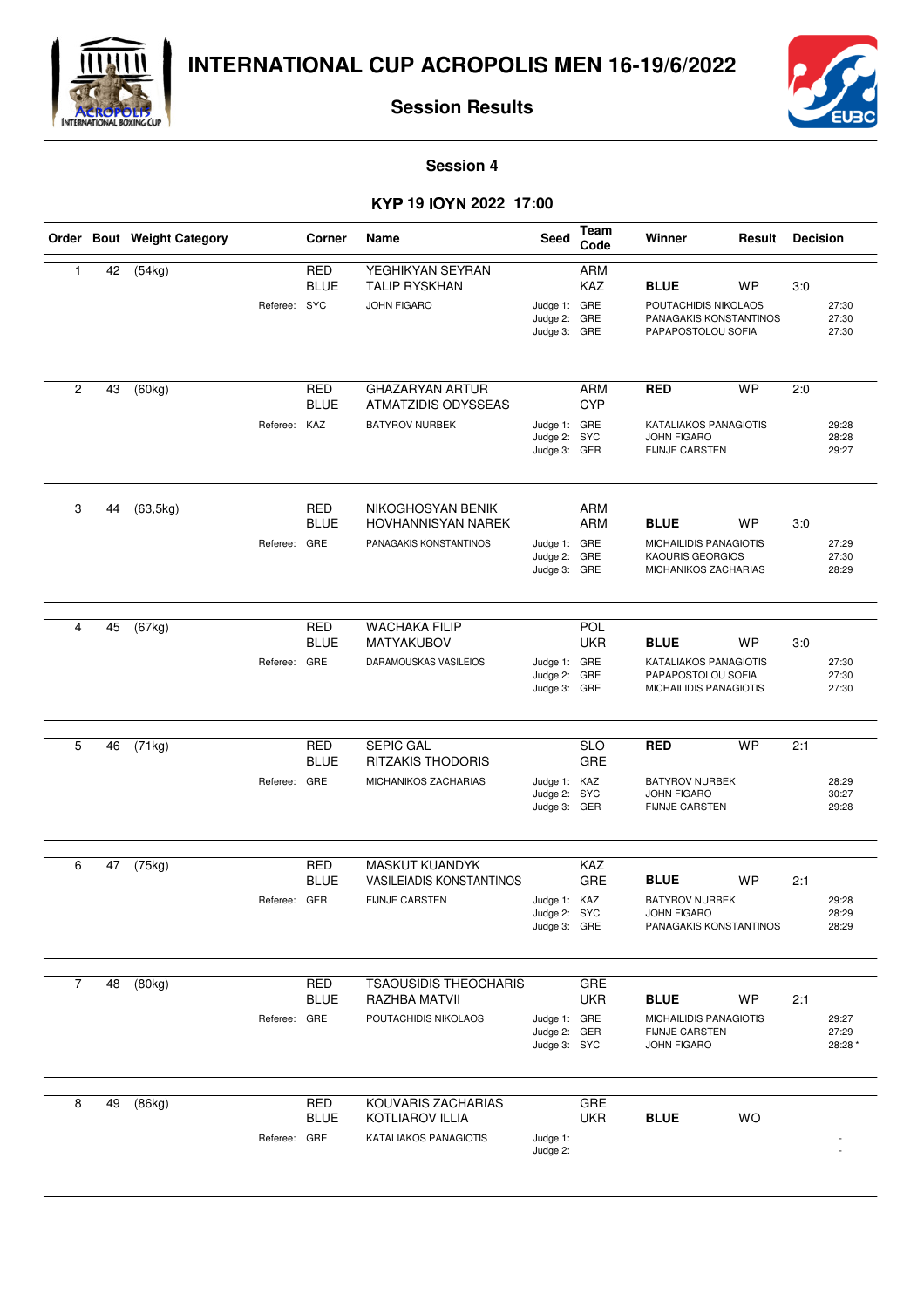



**Session Results**

#### **Session 4**

#### - **19** - **2022 17:00**

|   |    | Order Bout Weight Category |              | Corner             | Name                                            | Seed                                         | Team<br>Code      | Winner                                                              | Result | <b>Decision</b> |                         |
|---|----|----------------------------|--------------|--------------------|-------------------------------------------------|----------------------------------------------|-------------------|---------------------------------------------------------------------|--------|-----------------|-------------------------|
| 9 | 50 | $(92+kq)$                  |              | RED<br><b>BLUE</b> | <b>KEDDY AGNES</b><br><b>HRYTSIV OLEKSANDER</b> |                                              | <b>SEY</b><br>UKR | <b>BLUE</b>                                                         | WP     | 3:0             |                         |
|   |    |                            | Referee: KAZ |                    | <b>BATYROV NURBEK</b>                           | Judge 1: GER<br>Judge 2: GRE<br>Judge 3: GRE |                   | <b>FIJNJE CARSTEN</b><br>PANAGAKIS KONSTANTINOS<br>KAOURIS GEORGIOS |        |                 | 26:29<br>28:29<br>26:30 |

**LEGEND**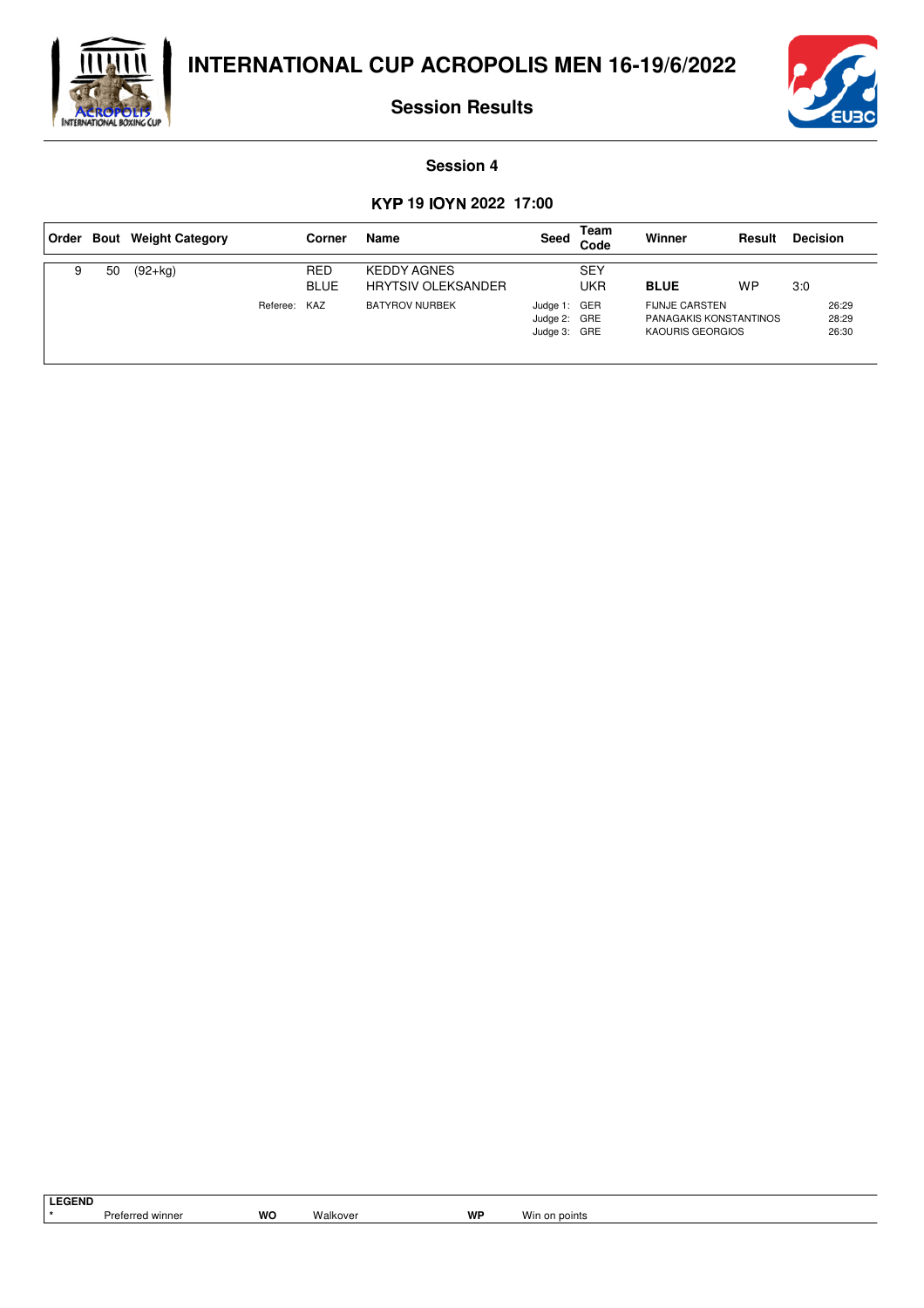

 **(52 kg)**



**Draw Sheet**

#### **As of ΔEY 20 ΙΟΥΝ 2022**

|            |                        |                            |      |                       | <b>Final</b> |
|------------|------------------------|----------------------------|------|-----------------------|--------------|
|            |                        | <b>Number of boxers: 2</b> |      |                       |              |
|            |                        | <b>Finals</b>              |      |                       |              |
| Team       | Name                   |                            | Seed |                       |              |
|            |                        |                            |      |                       |              |
| <b>GRE</b> | <b>PLEA CHRYSOULA</b>  |                            |      |                       |              |
|            |                        |                            |      | <b>PLEA CHRYSOULA</b> |              |
|            |                        |                            |      | WP 3:0                |              |
| <b>TTO</b> | <b>RAMNATH ORNELLA</b> |                            |      |                       |              |
|            |                        |                            |      | Bout                  |              |

**Standings: 1.PLEA C** (GRE) Gold<br> **2.RAMNATH O** (TTO) Silver **2. RAMNATH O** 

**NOTES**

Sorting order for ranked 3rd: from semifinals, first, loser against the gold medallist, second, loser against the silver medallist. For ranked 5th: from quarterfinals, same criteria to list the first two losers and then, loser against 1st listed with ranking 3, then 2nd listed with ranking 3.

**LEGEND**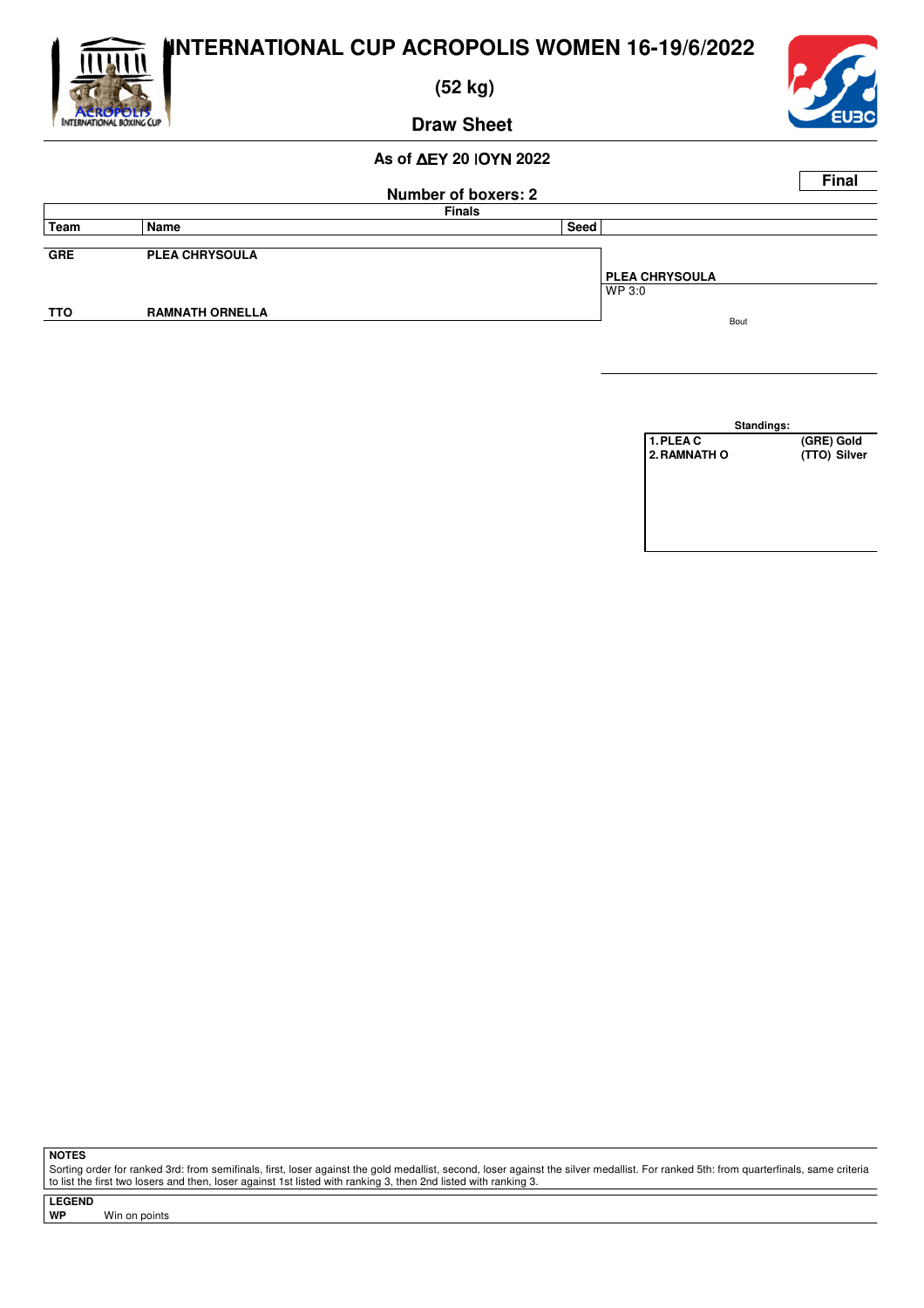

 **(54 kg)**



**Draw Sheet**

#### **As of** - **19** - **2022**



**NOTES** Sorting order for ranked 3rd: from semifinals, first, loser against the gold medallist, second, loser against the silver medallist. For ranked 5th: from quarterfinals, same criteria to list the first two losers and then, loser against 1st listed with ranking 3, then 2nd listed with ranking 3.

**LEGEND** Round number **RSC** Referee Stops Contest **WP** Win on points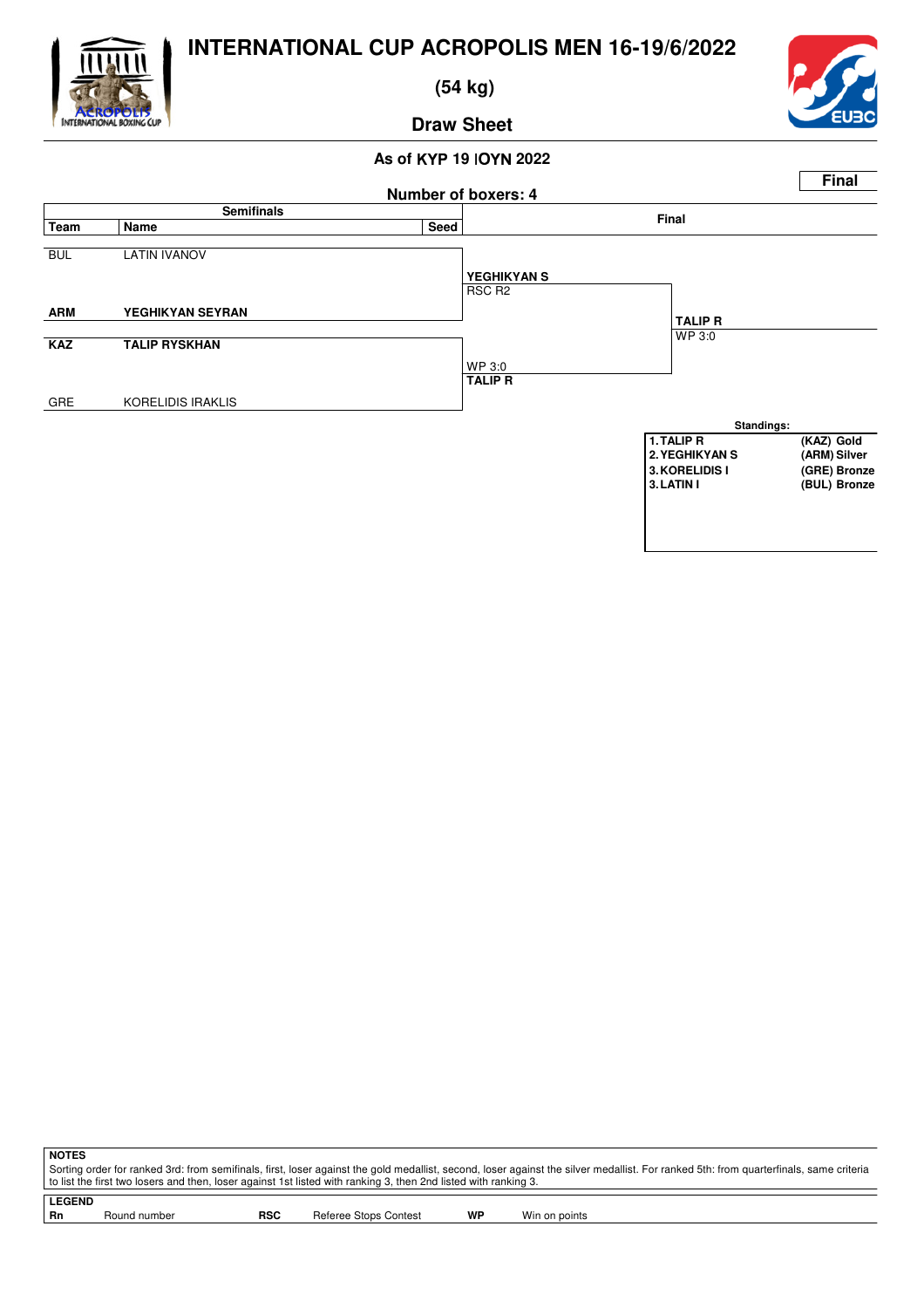

 **(57 kg)**



**Draw Sheet**

#### **As of ΔEY 20 ΙΟΥΝ 2022**



**NOTES**

Sorting order for ranked 3rd: from semifinals, first, loser against the gold medallist, second, loser against the silver medallist. For ranked 5th: from quarterfinals, same criteria to list the first two losers and then, loser against 1st listed with ranking 3, then 2nd listed with ranking 3.

**LEGEND**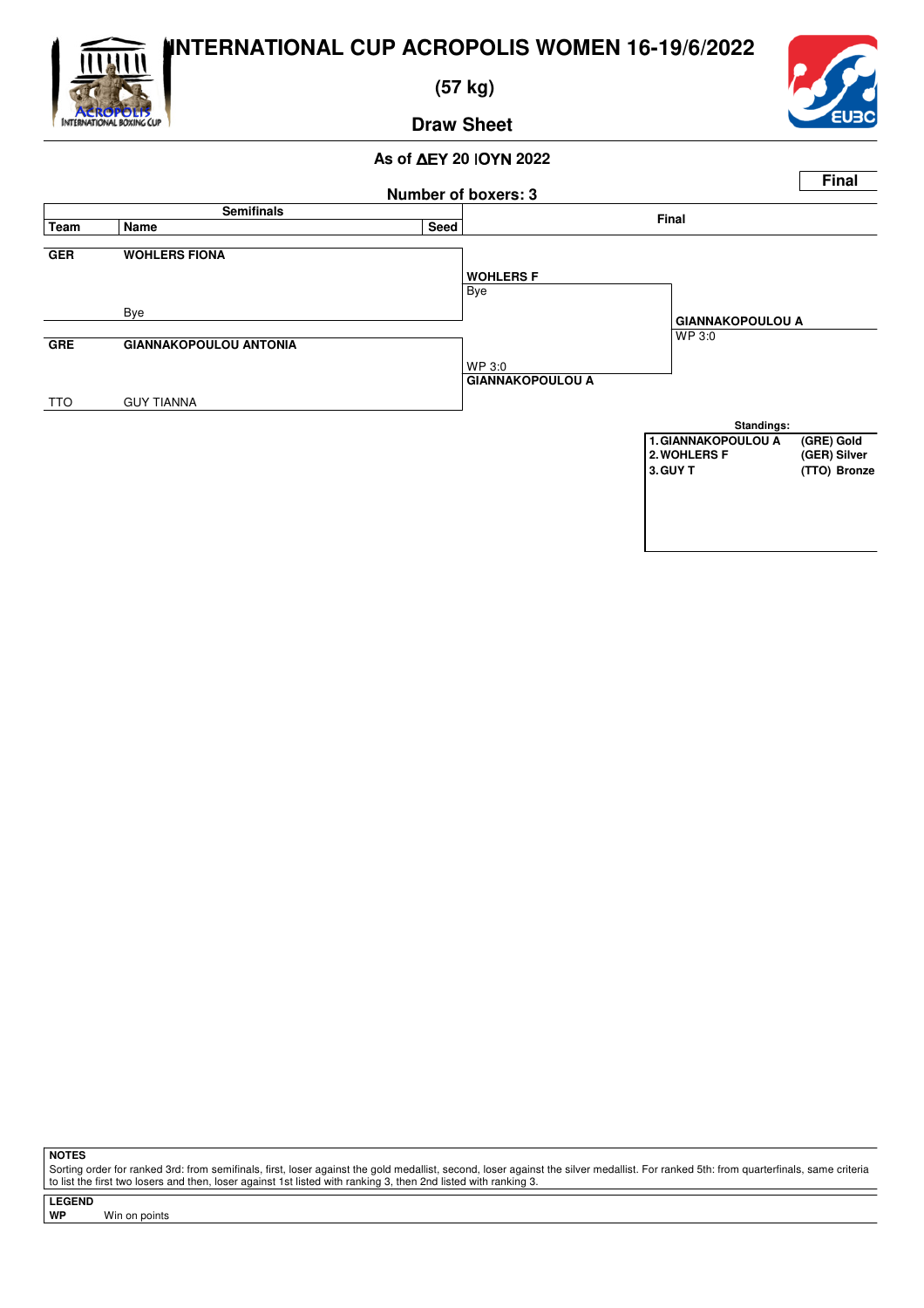

 **(60 kg)**



**Draw Sheet**

# **As of ΔEY 20 ΙΟΥΝ 2022**

|            |                      |                            | <b>Final</b>         |
|------------|----------------------|----------------------------|----------------------|
|            |                      | <b>Number of boxers: 2</b> |                      |
|            |                      | <b>Finals</b>              |                      |
| Team       | Name                 | Seed                       |                      |
|            |                      |                            |                      |
| <b>GRE</b> | <b>CANI MARINELA</b> |                            |                      |
|            |                      |                            | <b>CANI MARINELA</b> |
|            |                      |                            | WP 2:1               |
| <b>GER</b> | <b>TAS CANAN</b>     |                            |                      |
|            |                      |                            | Bout                 |



**NOTES**

Sorting order for ranked 3rd: from semifinals, first, loser against the gold medallist, second, loser against the silver medallist. For ranked 5th: from quarterfinals, same criteria to list the first two losers and then, loser against 1st listed with ranking 3, then 2nd listed with ranking 3.

**LEGEND Win on points**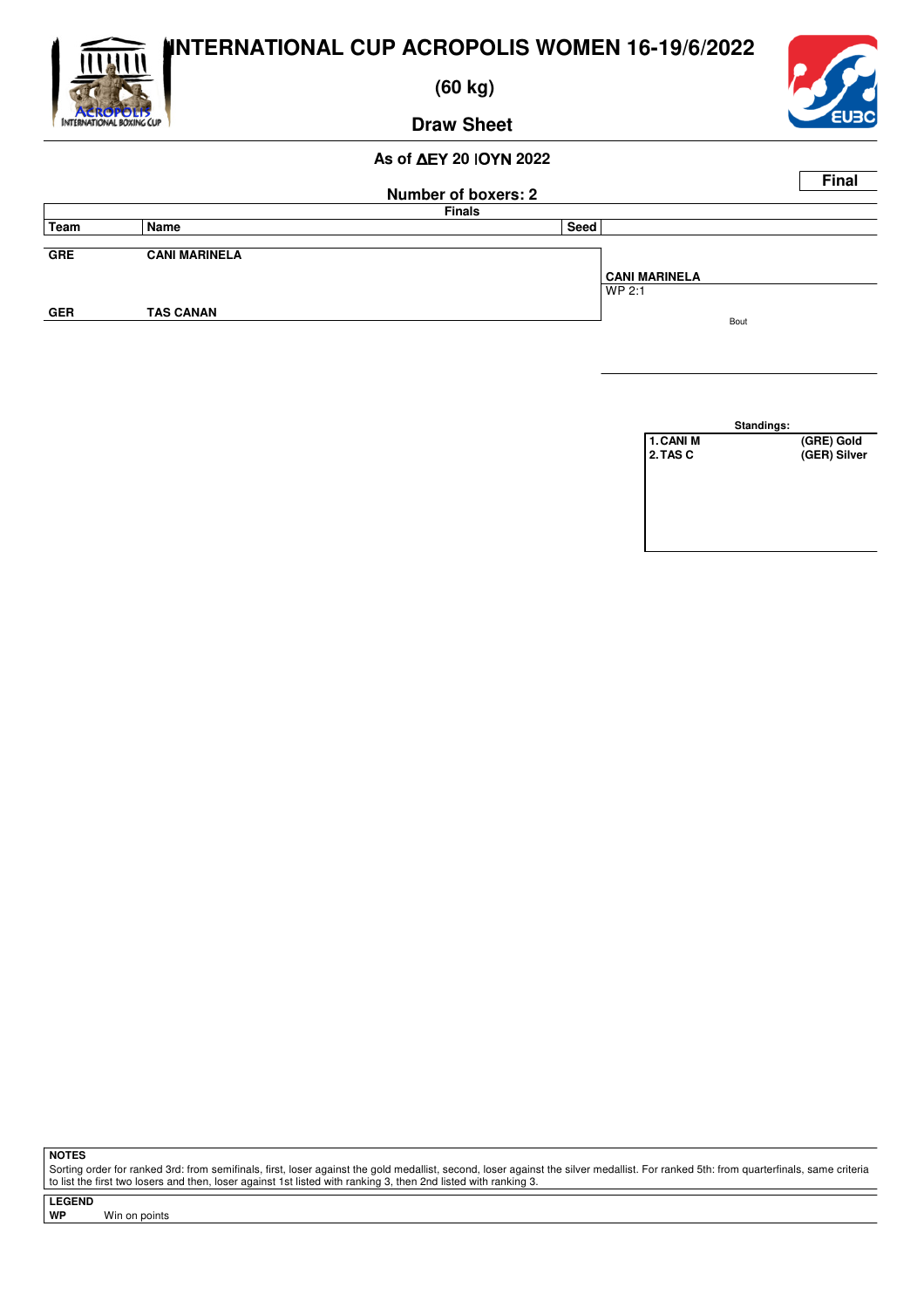

 **(60 kg)**



## **Draw Sheet**

#### **As of ΔEY 20 ΙΟΥΝ 2022**



**NOTES**

Sorting order for ranked 3rd: from semifinals, first, loser against the gold medallist, second, loser against the silver medallist. For ranked 5th: from quarterfinals, same criteria to list the first two losers and then, loser against 1st listed with ranking 3, then 2nd listed with ranking 3.

**LEGEND**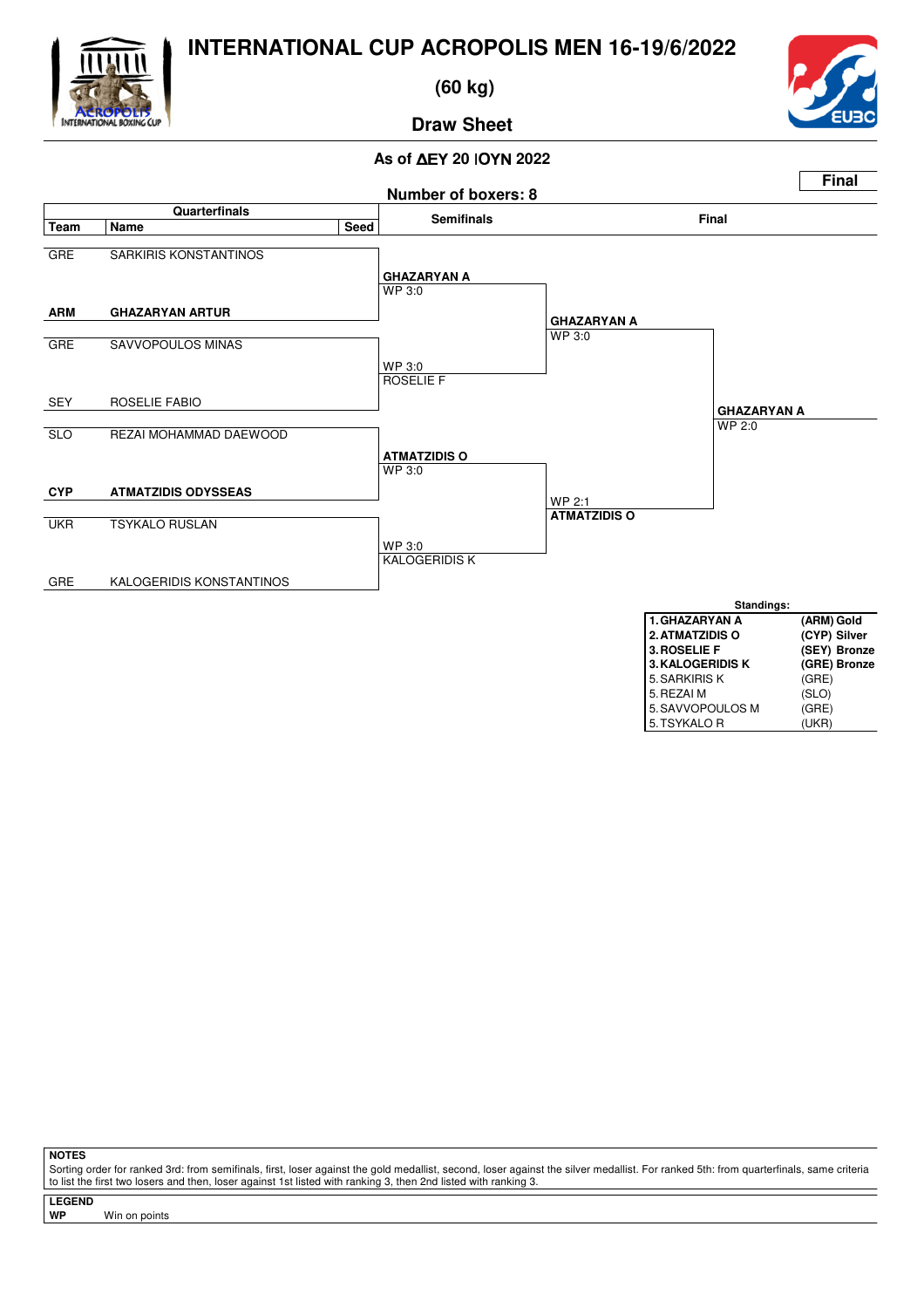

 **(63 kg)**



**Draw Sheet**

#### **As of ΔEY 20 ΙΟΥΝ 2022**

|            |                             |                            |                       | <b>Final</b> |
|------------|-----------------------------|----------------------------|-----------------------|--------------|
|            |                             | <b>Number of boxers: 2</b> |                       |              |
|            |                             | <b>Finals</b>              |                       |              |
| Team       | Name                        | Seed                       |                       |              |
|            |                             |                            |                       |              |
| <b>GRE</b> | <b>PAPADATOU OLGA</b>       |                            |                       |              |
|            |                             |                            | <b>PAPADATOU OLGA</b> |              |
|            |                             |                            | WP 3:0                |              |
| <b>GER</b> | <b>GANGIBAUER FELICITAS</b> |                            | Bout                  |              |
|            |                             |                            |                       |              |
|            |                             |                            |                       |              |

**Standings:** 1.PAPADATOU O (GRE) Gold<br>2.GANGIBAUER F (GER) Silver **2.GANGIBAUER F** 

**NOTES**

Sorting order for ranked 3rd: from semifinals, first, loser against the gold medallist, second, loser against the silver medallist. For ranked 5th: from quarterfinals, same criteria to list the first two losers and then, loser against 1st listed with ranking 3, then 2nd listed with ranking 3.

**LEGEND**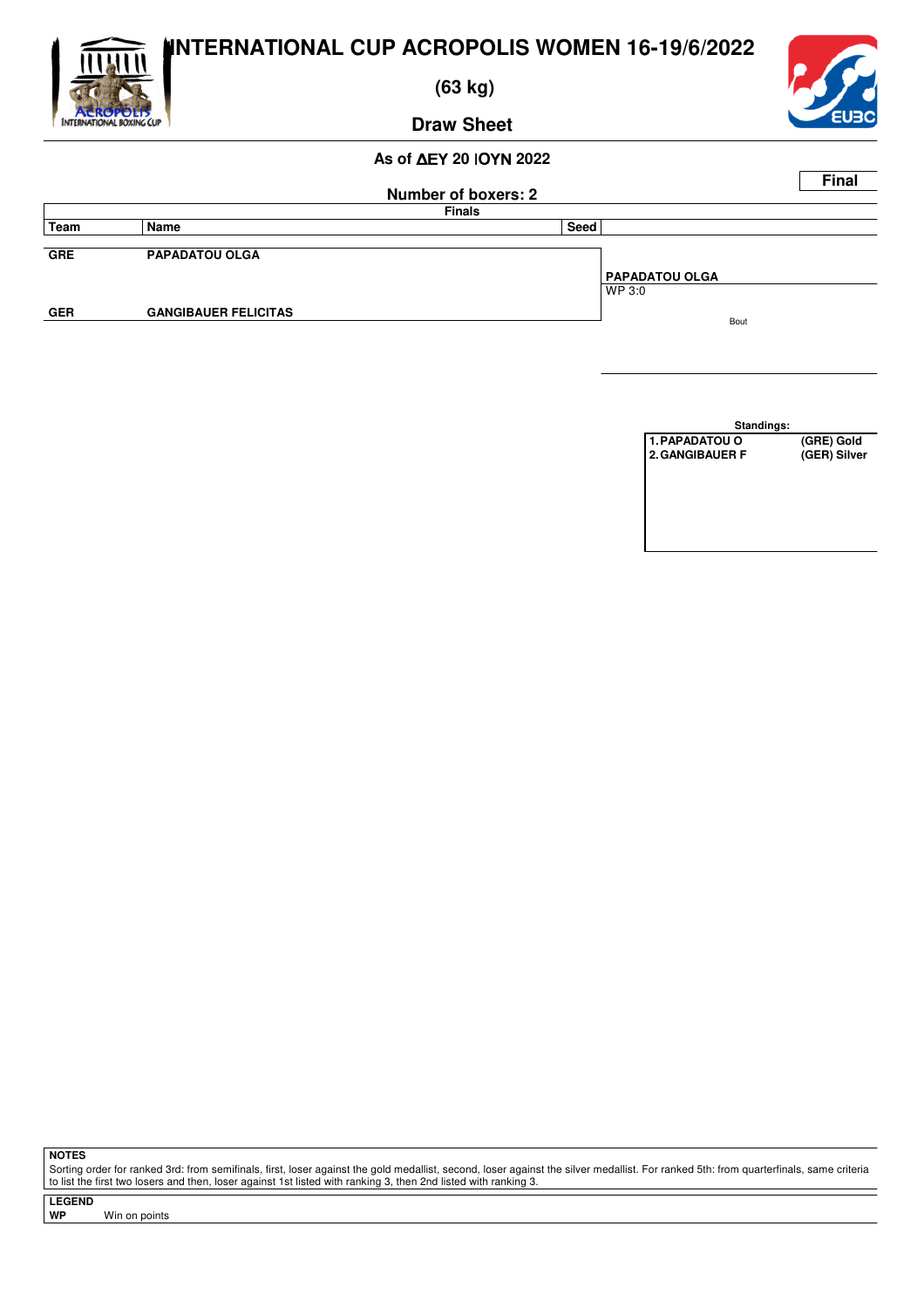

 **(63,5 kg)**



**Draw Sheet**

## **As of**  $\Pi$ **EM 16 IOYN 2022**

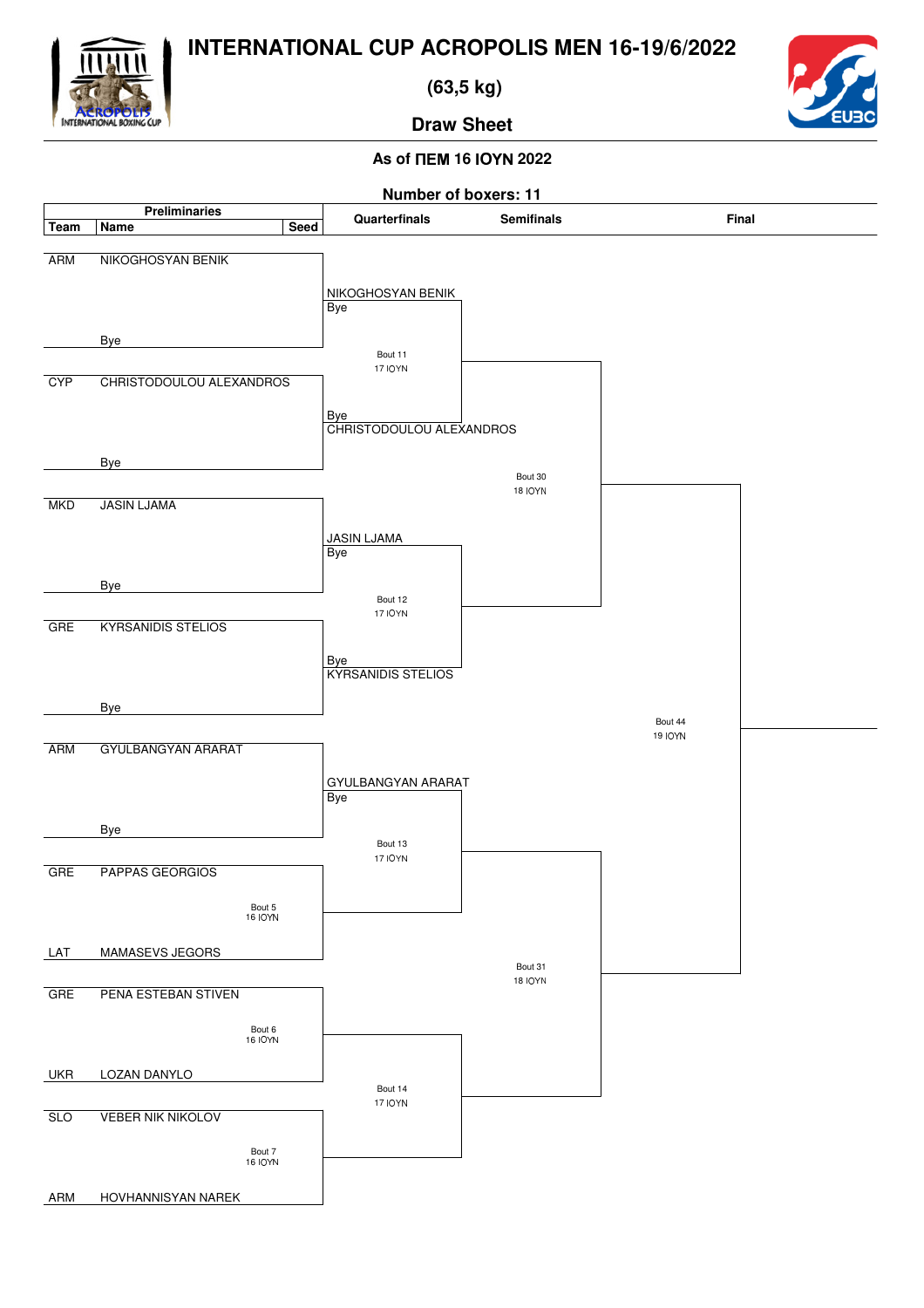

 **(67 kg)**



#### **Draw Sheet**

#### **As of ΔEY 20 ΙΟΥΝ 2022**



**NOTES** Sorting order for ranked 3rd: from semifinals, first, loser against the gold medallist, second, loser against the silver medallist. For ranked 5th: from quarterfinals, same criteria to list the first two losers and then, loser against 1st listed with ranking 3, then 2nd listed with ranking 3.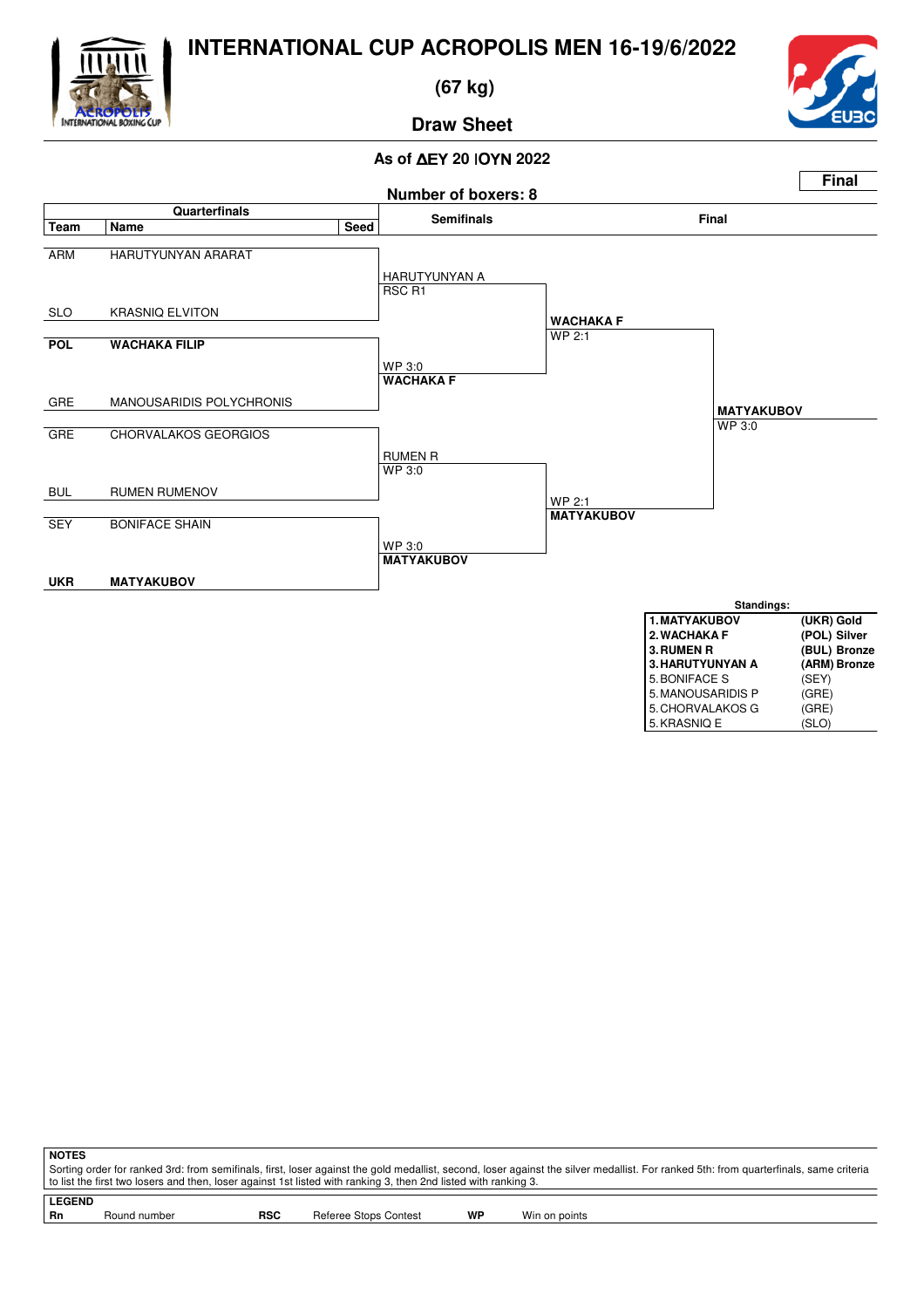

 **(71 kg)**



**Draw Sheet**

#### **As of ΔEY 20 ΙΟΥΝ 2022**



| <b>NOTES</b>  |                                                                                                                                                                                       |    |              |           |               |  |  |  |  |  |
|---------------|---------------------------------------------------------------------------------------------------------------------------------------------------------------------------------------|----|--------------|-----------|---------------|--|--|--|--|--|
|               | Sorting order for ranked 3rd: from semifinals, first, loser against the gold medallist, second, loser against the silver medallist. For ranked 5th: from quarterfinals, same criteria |    |              |           |               |  |  |  |  |  |
|               | to list the first two losers and then, loser against 1st listed with ranking 3, then 2nd listed with ranking 3.                                                                       |    |              |           |               |  |  |  |  |  |
| <b>LEGEND</b> |                                                                                                                                                                                       |    |              |           |               |  |  |  |  |  |
| <b>DSQ</b>    | Disqualification                                                                                                                                                                      | Rn | Round number | <b>WP</b> | Win on points |  |  |  |  |  |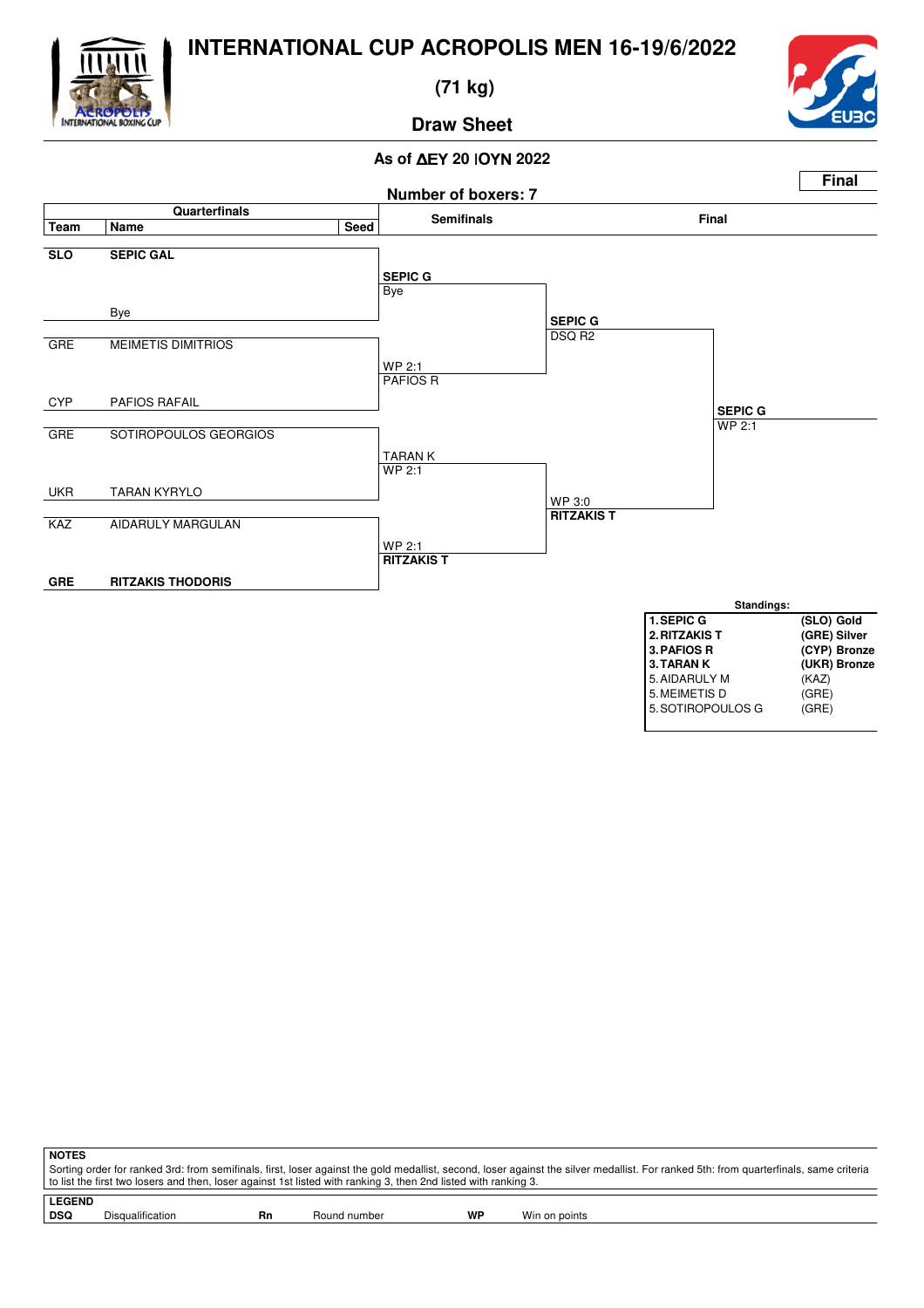

 **(75 kg)**



5. PETROPOULOS K

#### **Draw Sheet**

#### **As of ΔEY 20 ΙΟΥΝ 2022**



**NOTES**

Sorting order for ranked 3rd: from semifinals, first, loser against the gold medallist, second, loser against the silver medallist. For ranked 5th: from quarterfinals, same criteria to list the first two losers and then, loser against 1st listed with ranking 3, then 2nd listed with ranking 3.

**LEGEND**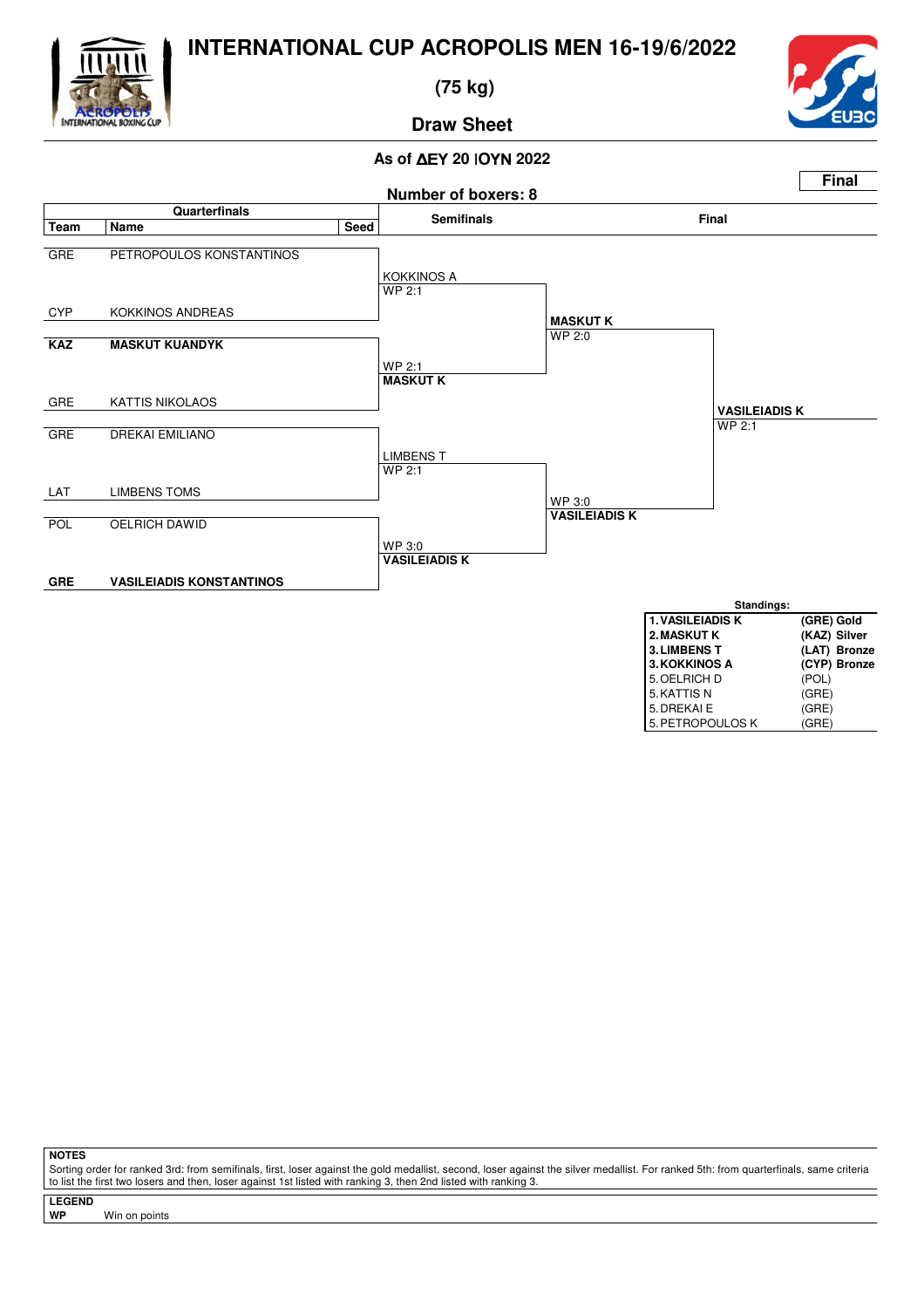

 **(80 kg)**

## **Draw Sheet**

#### **As of ΔEY 20 ΙΟΥΝ 2022**

|            |                              |                            | <b>Final</b> |
|------------|------------------------------|----------------------------|--------------|
|            |                              | <b>Number of boxers: 2</b> |              |
|            |                              | <b>Finals</b>              |              |
| Team       | Name                         | Seed                       |              |
|            |                              |                            |              |
| <b>GRE</b> | <b>TSAOUSIDIS THEOCHARIS</b> |                            |              |
|            |                              | <b>RAZHBA MATVII</b>       |              |
|            |                              | WP 2:1                     |              |
| <b>UKR</b> | <b>RAZHBA MATVII</b>         |                            |              |
|            |                              | Bout                       |              |

**Standings: 1.RAZHBA M** (UKR) Gold<br>2.TSAOUSIDIS T (GRE) Silver **2. TSAOUSIDIS T** 

**NOTES**

Sorting order for ranked 3rd: from semifinals, first, loser against the gold medallist, second, loser against the silver medallist. For ranked 5th: from quarterfinals, same criteria to list the first two losers and then, loser against 1st listed with ranking 3, then 2nd listed with ranking 3.

**LEGEND Win on points**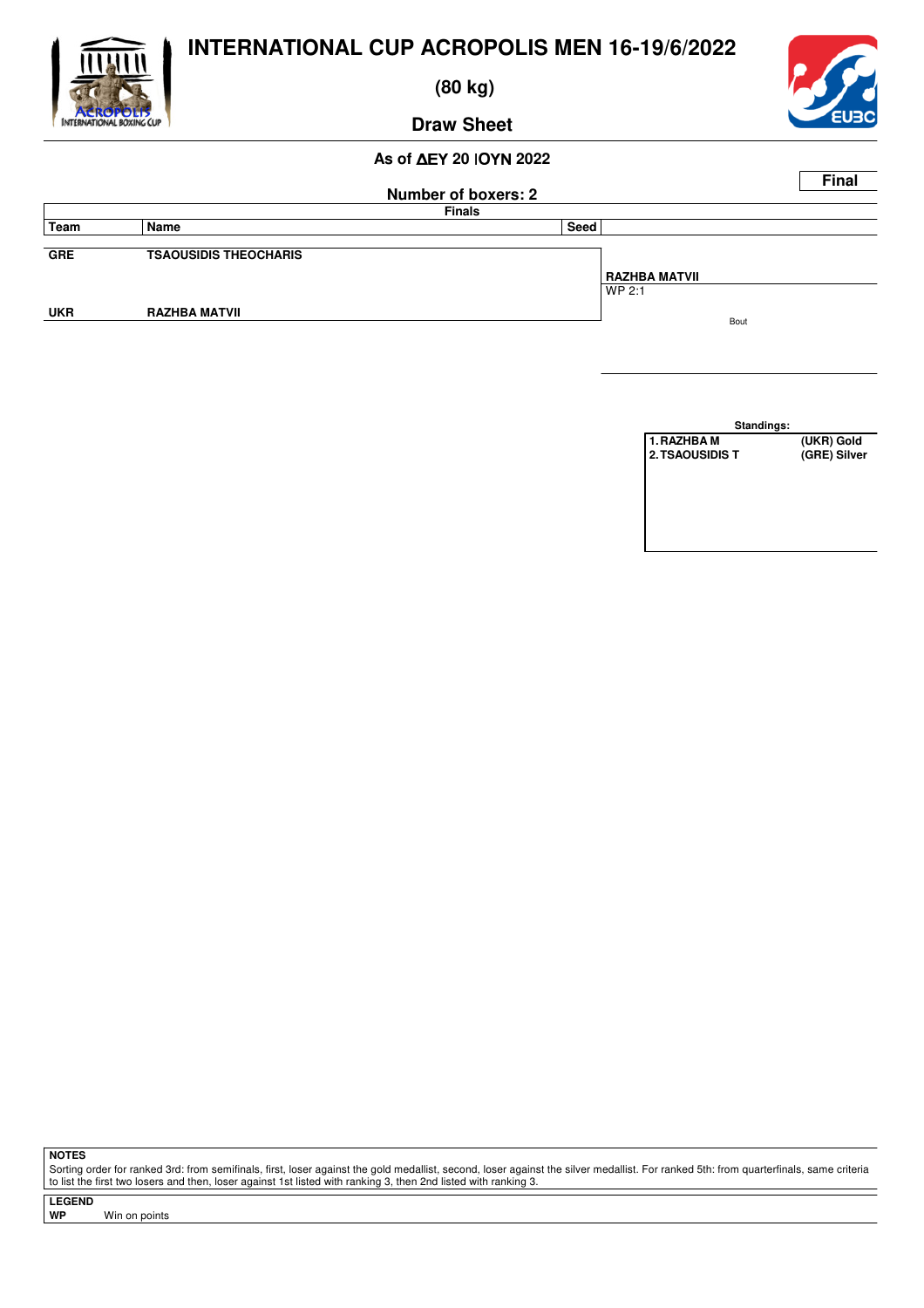

 **(86 kg)**



#### **Draw Sheet**

#### **As of ΔEY 20 ΙΟΥΝ 2022**



| <b>NOTES</b> |                                                                                                                                                                                       |    |              |    |          |    |               |  |  |  |
|--------------|---------------------------------------------------------------------------------------------------------------------------------------------------------------------------------------|----|--------------|----|----------|----|---------------|--|--|--|
|              | Sorting order for ranked 3rd: from semifinals, first, loser against the gold medallist, second, loser against the silver medallist. For ranked 5th: from quarterfinals, same criteria |    |              |    |          |    |               |  |  |  |
|              | to list the first two losers and then, loser against 1st listed with ranking 3, then 2nd listed with ranking 3.                                                                       |    |              |    |          |    |               |  |  |  |
|              | <b>LEGEND</b>                                                                                                                                                                         |    |              |    |          |    |               |  |  |  |
| DSQ          | <b>Disqualification</b>                                                                                                                                                               | Rn | Round number | wo | Walkover | WP | Win on points |  |  |  |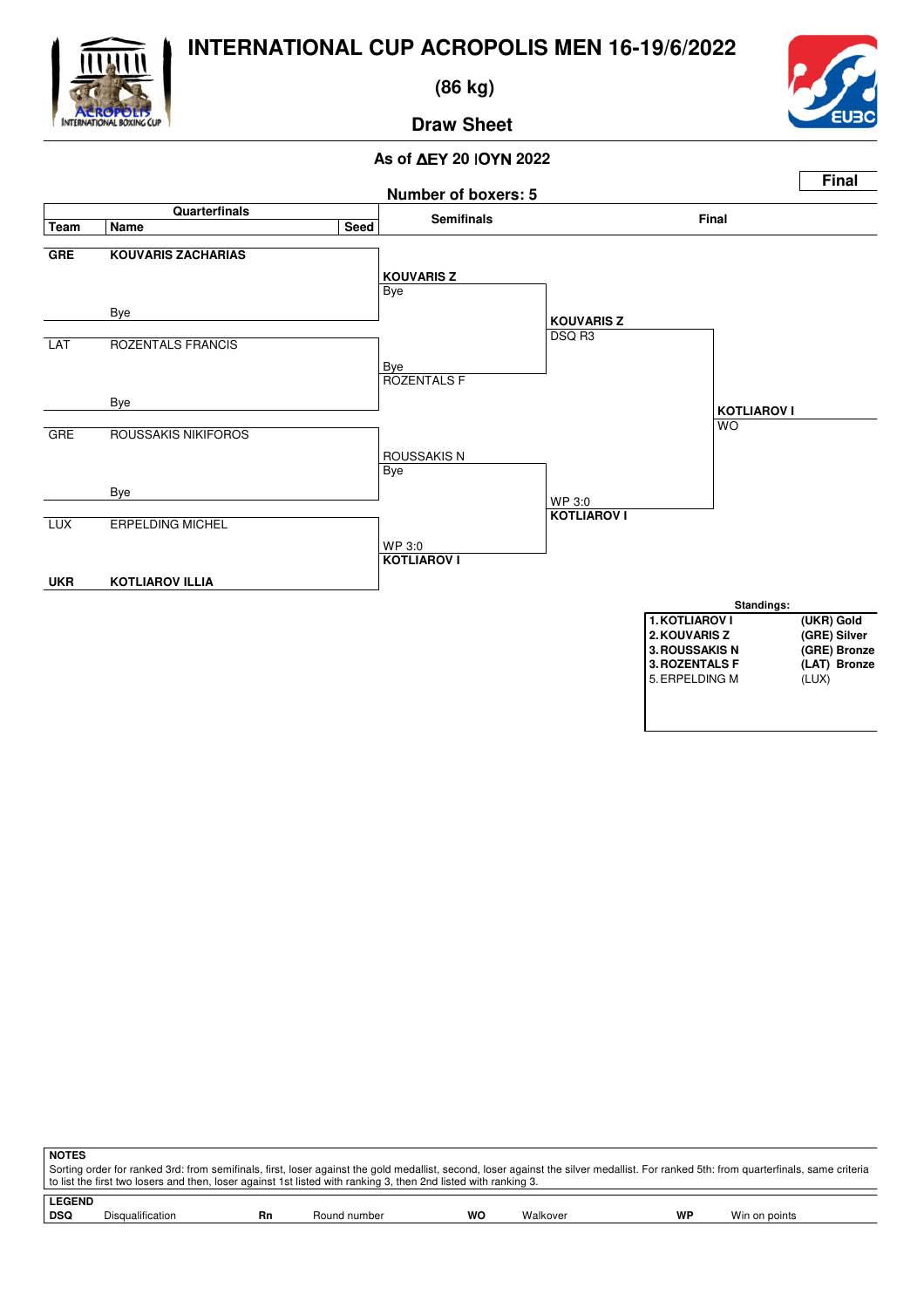

 **(92+ kg)**



## **Draw Sheet**

#### **As of ΔEY 20 ΙΟΥΝ 2022**



| <b>NOTES</b>  |                                                                                                                                                                                                                                                                                                          |    |              |            |                       |    |               |  |
|---------------|----------------------------------------------------------------------------------------------------------------------------------------------------------------------------------------------------------------------------------------------------------------------------------------------------------|----|--------------|------------|-----------------------|----|---------------|--|
|               | Sorting order for ranked 3rd: from semifinals, first, loser against the gold medallist, second, loser against the silver medallist. For ranked 5th: from quarterfinals, same criteria<br>to list the first two losers and then, loser against 1st listed with ranking 3, then 2nd listed with ranking 3. |    |              |            |                       |    |               |  |
| <b>LEGEND</b> |                                                                                                                                                                                                                                                                                                          |    |              |            |                       |    |               |  |
| <b>ABD</b>    | Abandon                                                                                                                                                                                                                                                                                                  | Rn | Round number | <b>RSC</b> | Referee Stops Contest | WP | Win on points |  |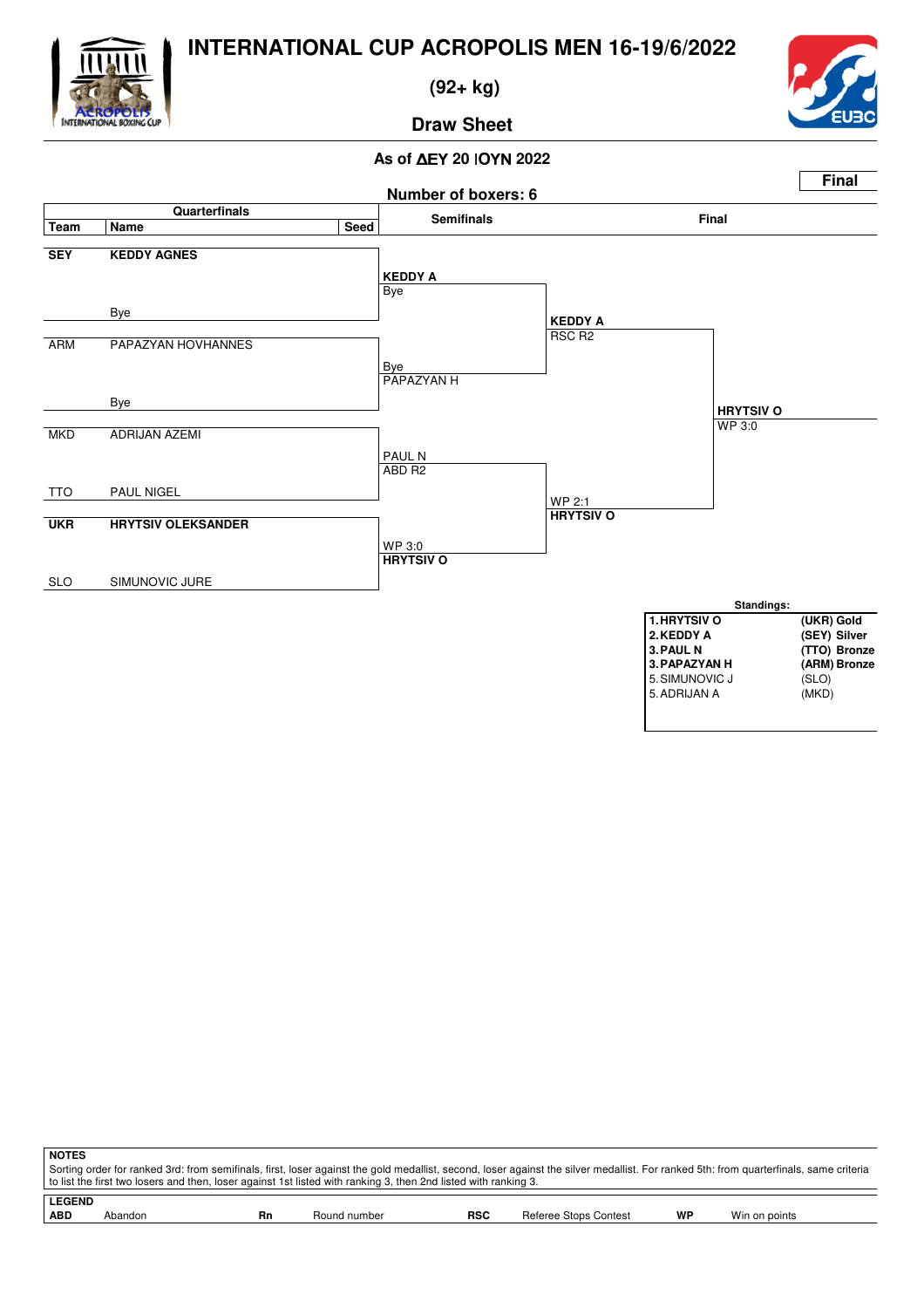



## **Medallists by Weight Category**

#### **As of** - **19** - **2022**

#### **After 9 of 9 Events**

| <b>Weight Category</b> | Date               | <b>Medal</b>  | <b>Name</b>                     | <b>Team Code</b> |
|------------------------|--------------------|---------------|---------------------------------|------------------|
| (54kg)                 | <b>KYP 19 IOYN</b> | <b>GOLD</b>   | <b>TALIP RYSKHAN</b>            | <b>KAZ</b>       |
|                        |                    | <b>SILVER</b> | YEGHIKYAN SEYRAN                | <b>ARM</b>       |
|                        |                    | <b>BRONZE</b> | <b>KORELIDIS IRAKLIS</b>        | GRE              |
|                        |                    | <b>BRONZE</b> | <b>LATIN IVANOV</b>             | <b>BUL</b>       |
| (60kg)                 | <b>KYP 19 IOYN</b> | <b>GOLD</b>   | <b>GHAZARYAN ARTUR</b>          | <b>ARM</b>       |
|                        |                    | <b>SILVER</b> | ATMATZIDIS ODYSSEAS             | <b>CYP</b>       |
|                        |                    | <b>BRONZE</b> | <b>ROSELIE FABIO</b>            | <b>SEY</b>       |
|                        |                    | <b>BRONZE</b> | KALOGERIDIS KONSTANTINOS        | <b>GRE</b>       |
| (63, 5kg)              | KYP 19 IOYN        | GOLD          | HOVHANNISYAN NAREK              | <b>ARM</b>       |
|                        |                    | <b>SILVER</b> | NIKOGHOSYAN BENIK               | <b>ARM</b>       |
|                        |                    | <b>BRONZE</b> | GYULBANGYAN ARARAT              | <b>ARM</b>       |
|                        |                    | <b>BRONZE</b> | <b>KYRSANIDIS STELIOS</b>       | GRE              |
| (67kg)                 | <b>KYP 19 IOYN</b> | <b>GOLD</b>   | MATYAKUBOV                      | <b>UKR</b>       |
|                        |                    | <b>SILVER</b> | <b>WACHAKA FILIP</b>            | <b>POL</b>       |
|                        |                    | <b>BRONZE</b> | <b>RUMEN RUMENOV</b>            | <b>BUL</b>       |
|                        |                    | <b>BRONZE</b> | <b>HARUTYUNYAN ARARAT</b>       | <b>ARM</b>       |
| (71kg)                 | KYP 19 IOYN        | GOLD          | <b>SEPIC GAL</b>                | <b>SLO</b>       |
|                        |                    | <b>SILVER</b> | <b>RITZAKIS THODORIS</b>        | <b>GRE</b>       |
|                        |                    | <b>BRONZE</b> | <b>PAFIOS RAFAIL</b>            | <b>CYP</b>       |
|                        |                    | <b>BRONZE</b> | <b>TARAN KYRYLO</b>             | <b>UKR</b>       |
| (75kg)                 | <b>KYP 19 IOYN</b> | <b>GOLD</b>   | <b>VASILEIADIS KONSTANTINOS</b> | GRE              |
|                        |                    | <b>SILVER</b> | MASKUT KUANDYK                  | KAZ              |
|                        |                    | <b>BRONZE</b> | <b>LIMBENS TOMS</b>             | LAT              |
|                        |                    | <b>BRONZE</b> | <b>KOKKINOS ANDREAS</b>         | <b>CYP</b>       |
| (80kg)                 | KYP 19 IOYN        | GOLD          | <b>RAZHBA MATVII</b>            | <b>UKR</b>       |
|                        |                    | <b>SILVER</b> | <b>TSAOUSIDIS THEOCHARIS</b>    | GRE              |
| (86kg)                 | KYP 19 IOYN        | <b>GOLD</b>   | <b>KOTLIAROV ILLIA</b>          | <b>UKR</b>       |
|                        |                    | <b>SILVER</b> | KOUVARIS ZACHARIAS              | GRE              |
|                        |                    | <b>BRONZE</b> | <b>ROUSSAKIS NIKIFOROS</b>      | <b>GRE</b>       |
|                        |                    | <b>BRONZE</b> | ROZENTALS FRANCIS               | LAT              |
| $(92+kg)$              | KYP 19 IOYN        | GOLD          | <b>HRYTSIV OLEKSANDER</b>       | <b>UKR</b>       |
|                        |                    | <b>SILVER</b> | <b>KEDDY AGNES</b>              | <b>SEY</b>       |
|                        |                    | <b>BRONZE</b> | <b>PAUL NIGEL</b>               | <b>TTO</b>       |
|                        |                    | <b>BRONZE</b> | PAPAZYAN HOVHANNES              | <b>ARM</b>       |

**NOTES** Sorting order for ranked 3rd: from semifinals, first, loser against the gold medallist, second, loser against the silver medallist.